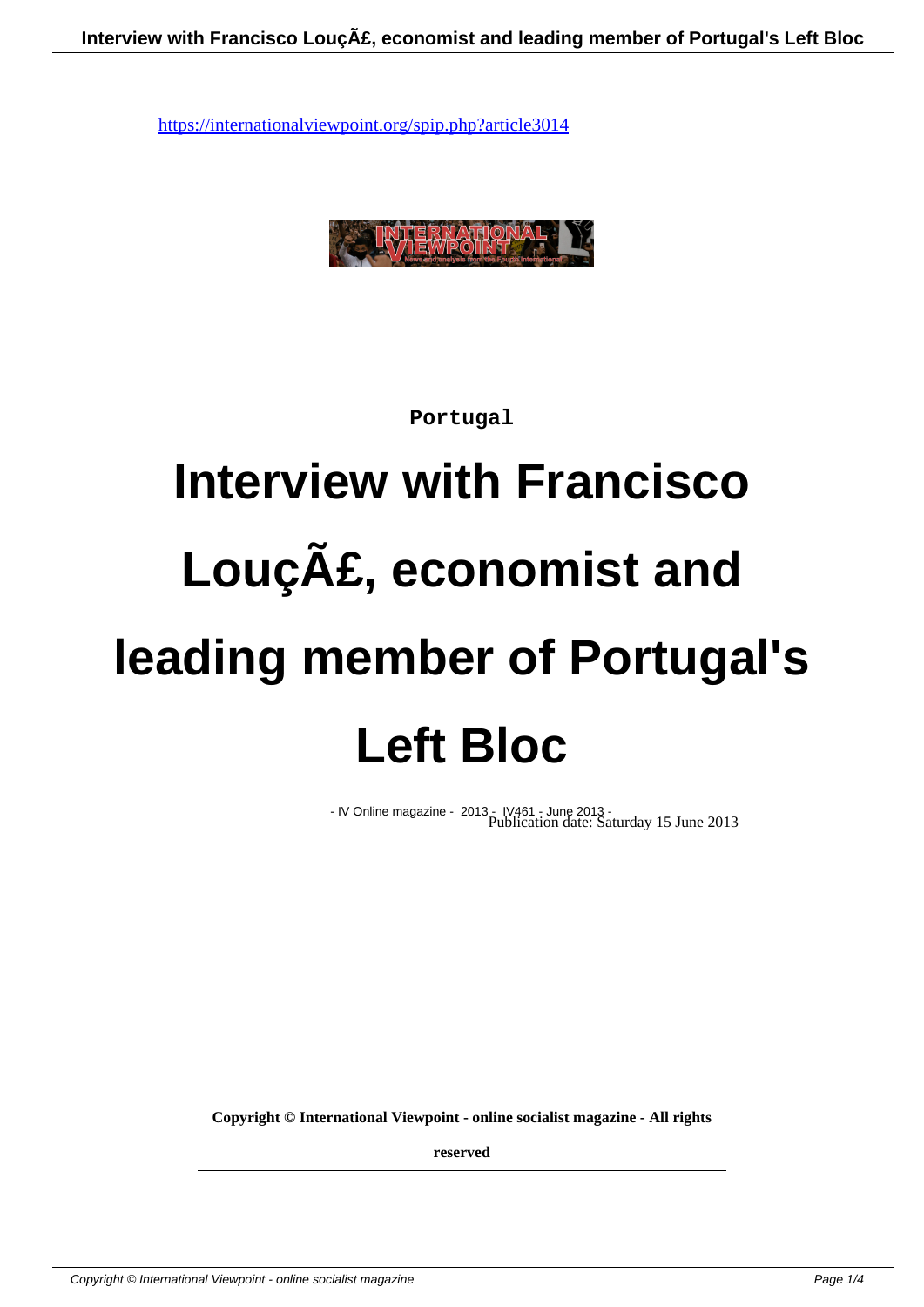**Francisco Louçã is an economics professor at Lisbon's Instituto Superior de Economia e** Gest $\tilde{A}$ **£0.** He is the author of numerous books and essays including Ensaio para uma **RevoluçÃ** $\pmb{\hat{\textbf{a}}}$  **[Rehearsal of a Revolution]; As Time Goes By**  $\hat{\textbf{a}} \in \pmb{\mathcal{C}}'$  **From the Industrial Revolution to the Information Revolution, with Chris Freeman; Portugal Agrilhoado**  $\hat{a}\epsilon$ **" A** Economia Cruel na Era do FMI [Portugal in Chains  $\hat{a} \in \mathcal{C}$  The Cruel Economy in the Age of **the IMF]; and most recently, co-authored with Mariana Mortagua, A Dividadura [The Dictatorship of the Debt] and Isto é um Assalto [This Is a Robbery].**

Louçã was part of the student movement against the Salazar dictatorship in the 1970s. He was arrested for a protest against the colonial war in December 1972. He is one of the Left Bloc's founding members, stood in the Portuguese Presidential Elections in 2006, and served as the Bloco's chief coordinator between 2005 and 2012. He continues to play an active role inside the Bloco and the social movements internationally.

### **Q: Last year Germany's Finance Minister Wolfgang Schäuble labeled Portugal "the good pupil of the Eurozone." Now Portugal faces a difficult economic outlook. Unemployment, for example, has hit 18 percent. The PSD-CDS coalition government is demanding more time to implement its austerity measures. What are the underlying reasons for Portugal's downward trend?**

The recession was caused by austerity and the transfer of resources for the payments. As a consequence unemployment has reached unprecedented levels. Declining wages and pensions have created a downward spiral in the economy. This is anything but acting like a good pupil. It certainly is the price you pay for accepting Merkel and SchA¤uble's rule.

## **Q: The economic crisis has created fractures in the regime. At the beginning of April, Portugal's Constitutional Court out ruled down four of nine contested austerity measures. A senior member of Portugal's cabinet, Miguel Relvas resigned. What's happening at the top of Portuguese society?**

There is a crisis in the coalition government. The two right-wing parties in power have difficulties imposing the Troika's solutions  $\hat{a}\in$ " increase unemployment, cut public services, raise taxes, reduce social security and welfare. The Constitutional Court's decision to challenge these policies proves that it is more than a political crisis: this is the beginning of a regime crisis. In Greece and Italy, such a regime crisis is obvious. Eventually the same will happen to Spain. It is the direct consequence of the democratic deficit, the austerity measures, and their bankrupt policies.

**Q: Across Europe we have witnessed three strands of resistance to the Troika: mass strikes by workers, youth revolts like the indignad@s, and electoral revolts such as SYRIZA in Greece, Front de Gauche in France, or the CUP in Catalonia. In Portugal we have witnessed the former two but haven't seen an upsurge in support for the Bloco or the Communist Party for that matter. Why hasn't the Portuguese left been able to take advantage of a favorable situation?**

The opinion polls indicate growing support for the left anti-Troika parties. Today they represent more than 20 percent. In order to elect a left government â€" one which is anti-memorandum and calls for the end of the Troika's rule  $\hat{a}\in\mathbb{C}$  much more would be required. A left government would have to restructure and partially cancel the debt to regain the capacity for investment and employment. The million-strong demonstration on March 2 showed the readiness of a large section of the Portuguese people to fight for their wages and pensions as part of their democratic responsibility.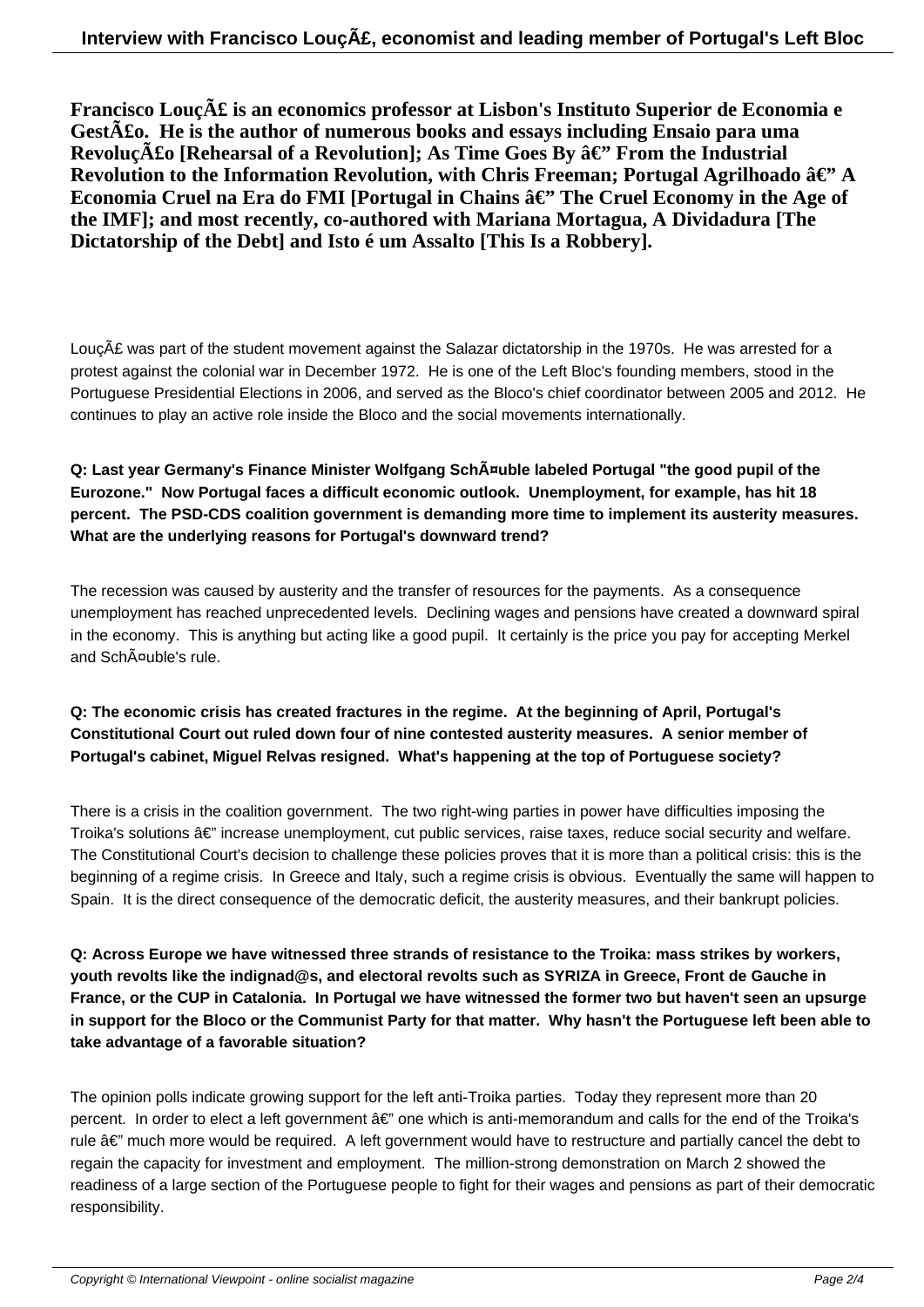**Q: At the Bloco's congress in November 2012 delegates voted overwhelmingly to adopt the slogan for a "government of the left." You outlined some of the premises for a left government in your opening speech. However, a left government would only be possible with the participation of the Socialist Party who isn't explicitly against all austerity measures. What does the slogan mean and what can it achieve?**

It is not a slogan. It is a proposal to all those men and women fighting for a viable left-wing alternative. In that sense, it is not a compromise with the Socialist Party. As long as they support or accept the memorandum and the IMF's blackmail, this party is absolutely unable to provide a solution. To accept the Troika simply means to pursue the policy of unemployment. A left government is defined by its popular mandate to break with the Troika  $\hat{a} \in \tilde{a}$  just as SYRIZA has proposed in Greece. We do not abdicate responsibility or hesitate in the fight for a strong short-term solution. We advocate a rupture with the impositions of finance capital, Merkel and her associates. This policy represents the popular demand for a left government against the Troika.

### **Q: With the current balance of forces do you believe that a left government in Greece or Portugal could beat the Troika?**

It is the only way. Of course, such a government would come under threat. It must be ready to look for allies in Europe and elsewhere since the EU and ECB are devoted to austerity and serve the interests of the finance capital. Its victory depends on popular support, its coherence and capacity for initiative.

**Q: The total of Portuguese state debt amounts to â¬209 billion, equivalent to 126.3% of the Gross Domestic Product. During the alter-globalization movement activists demanded the cancellation of Third World Debt. Today there are similar discussions about "debt re-negotiation," "debt cancellations," and "debt jubilees" amongst the left in Europe. How should the European left respond?**

Exactly in the same way. An economy with a deficit of 3 percent cannot pay an interest rate of 4 percent. If debt creates debt, cancellation is the only possible solution.

### **Q: We have witnessed a number of strikes by TAP workers, in the public sector, and a number of general strikes called by the CGTP trade union confederation. On the other hand, we have seen outbursts of popular anger in the streets on the "Que Se Lixe a Troika" demonstrations. How do these two strands of resistance relate to one another? Are there common initiatives?**

The strike movement is weak. The popular movement by young people and the social movement has mobilized for very large demonstrations on two occasions: September 15 and March 2. Both times more than a million people marched in a country with a population of ten million. This is a huge success! It demonstrates to what extent an open and united political platform can transform the situation.

## **Q: In 1974 a coup by left-wing military officers of the MFA overthrew the Salazar dictatorship and ignited the revolutionary upheaval of the Portuguese workers. What role does the memory of the Revolution of Carnations play in the current round of mobilizations against austerity?**

The Revolution of Carnations was the last revolution in 20th century Europe. It ignited the movements to replace the dictatorships in Greece and Spain. It is deeply engrained in the memory of older generations. Young people today chant "Gr¢ndola, Vila Morena," the wonderful and meaningful song used as the radio signal for the military operation in April 1974. One generation later people have re-appropriated the symbols of the revolution. But new modes of politics require different visual representations. We need to provide solutions through the proposal for a left government rather than rest on what happened some decades ago.